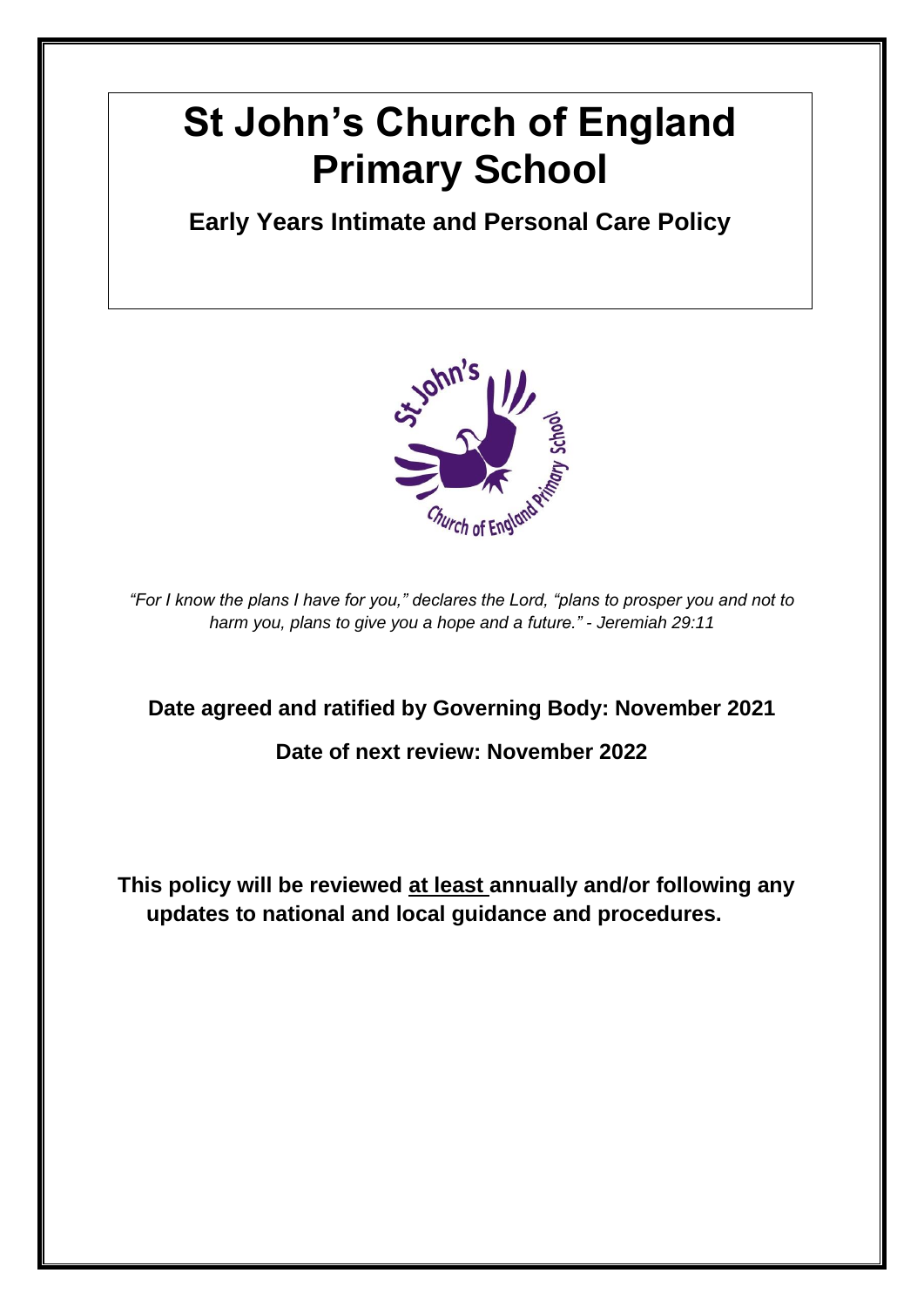### **Contents:**

#### **[Statement of intent](#page-2-0)**

- 1. [Legal framework](#page-3-0)
- 2. [What is intimate care?](#page-3-1)
- 3. [Roles and responsibilities](#page-3-2)
- 4. [Procedures for intimate care](#page-4-0)
- 5. [Parental engagement](#page-5-0)
- 6. [Safeguarding procedures](#page-6-0)
- 7. [Monitoring and review](#page-6-1)

#### **Appendices**

- a) [Intimate Care Parental Consent Form](#page-8-0)
- b) [Toilet Introduction Procedures](#page-10-0)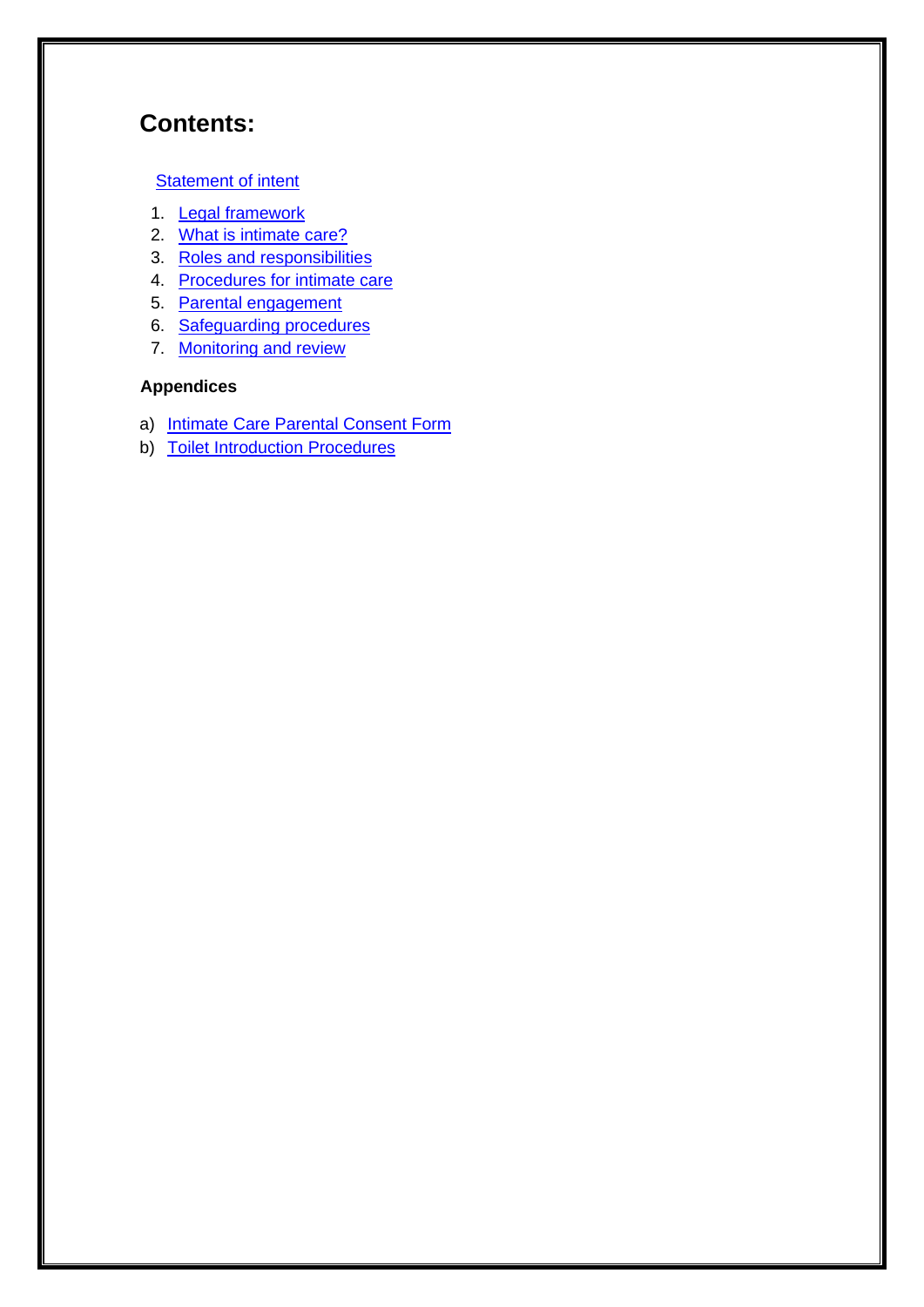#### <span id="page-2-0"></span>**Statement of intent**

**St John's CE Primary School** understands the importance of its responsibility to safeguard and promote the welfare of children.

Pupils may require assistance with intimate care as a result of their age or due to having SEND. In all instances, effective safeguarding procedures are of paramount importance.

This policy has been developed to ensure that all staff responsible for providing intimate care undertake their duties in a professional manner at all times and treat children with sensitivity and respect.

The school is committed to providing intimate care for children in ways that:

- Maintain their dignity.
- Are sensitive to their needs and preferences.
- Maximise their safety and comfort.
- Protect them against intrusion and abuse.
- Respect the child's right to give or withdraw their consent.
- Encourage the child to care for themselves as much as they can.
- Protect the rights of all others involved.

Signed by:

| Headteacher        | Date: |  |
|--------------------|-------|--|
| Chair of governors | Date: |  |
|                    |       |  |
|                    |       |  |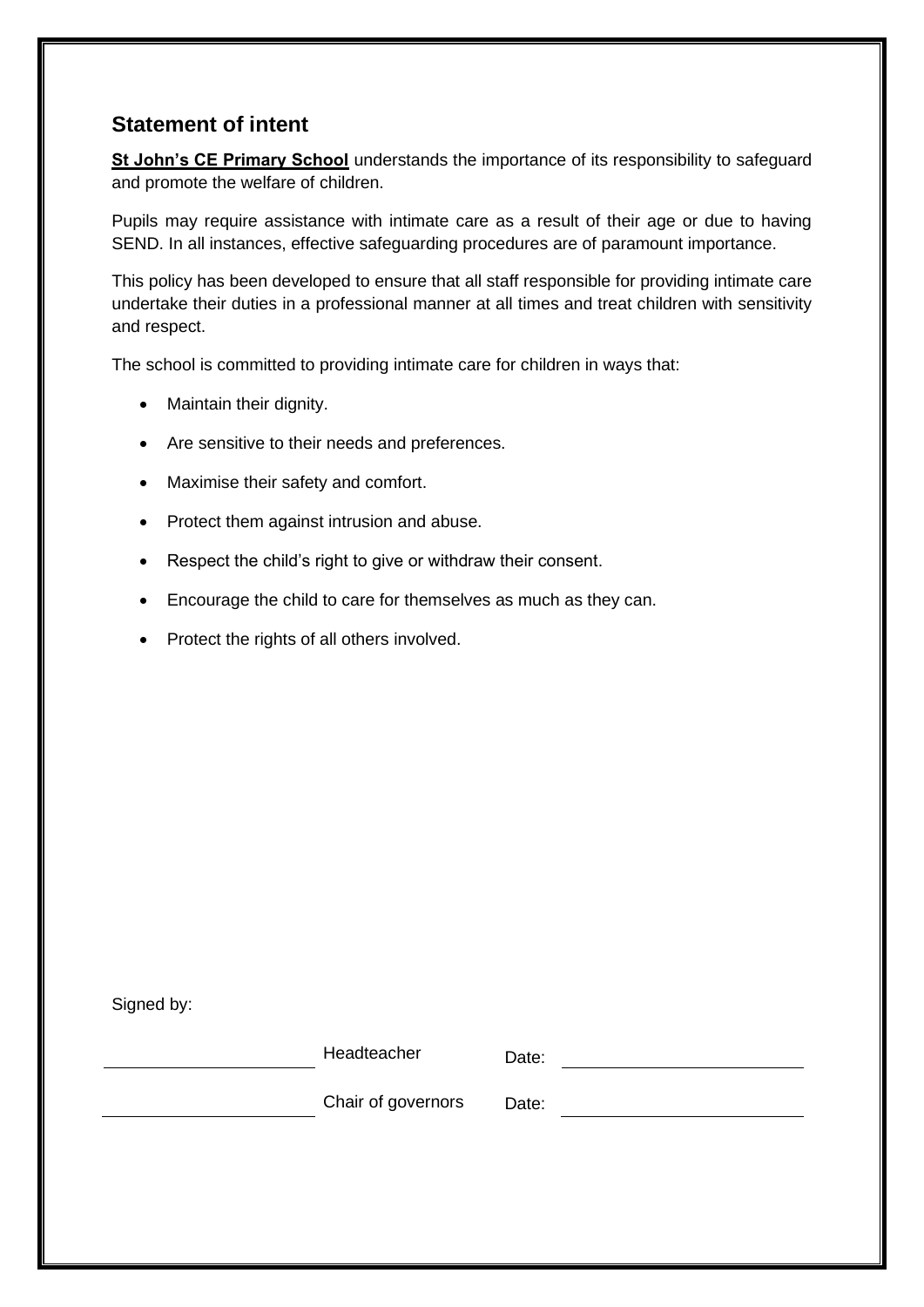# **Legal framework**

<span id="page-3-0"></span>This policy has due regard to the relevant legislation, including, but not limited to, the following:

- Equality Act 2010
- Safeguarding Vulnerable Groups Act 2006
	- Childcare Act 2006
	- Education Act 2002
	- Education Act 2011
- The Control of Substances Hazardous to Health Regulations 2002 (as amended in 2004)

This policy has due regard to the relevant statutory guidance, including, but not limited to, the following:

• DfE (2020) 'Keeping children safe in education'

# **What is intimate care?**

<span id="page-3-1"></span>For the purpose of this policy, **"intimate care"** is the hands-on, physical care in personal hygiene, as well as physical presence or observation during such activities.

Intimate care includes the following:

- Helping a child with eating and drinking for reasons of illness or disability
- Body bathing other than to the arms and face, and to the legs below the knee
- Application of medical treatment other than to the arms and face, and to the legs below the knee
- Toileting, wiping and care in the genital and anal areas
- Dressing and undressing

### <span id="page-3-2"></span>**Roles and responsibilities**

The **headteacher** is responsible for:

- Ensuring that intimate care is conducted professionally and sensitively.
	- Ensuring that the intimate care of all children is carefully planned, including the creation of individual plans following discussions with the parent and the child, with input from the SENCO.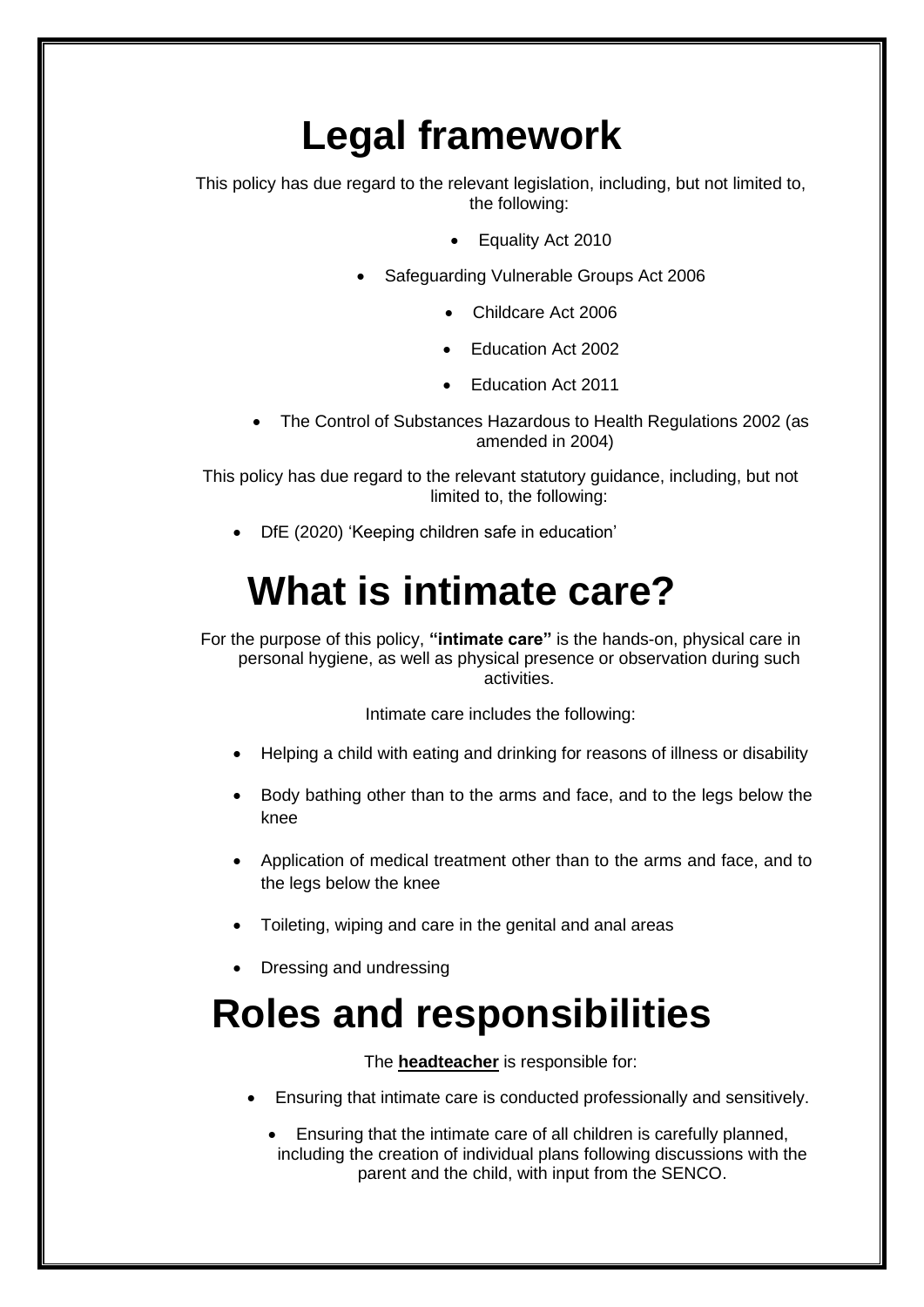- Communicating with parents in order to establish effective partnerships when providing intimate care to children.
	- Handling any complaints about the provision of intimate care in line with the school's **Complaints Procedures Policy**.
		- Organising **annual** training for the provision of intimate care.

All members of staff who provide intimate care are responsible for:

- Undergoing **annual** training for the provision of intimate care.
- Undertaking intimate care practice respectfully, sensitively and in line with the quidelines outlined in this policy. Parents/Carers are responsible for:
- Liaising with the school to communicate their wishes in regard to their child's intimate care.
- Providing their consent to the school's provision of their child's intimate care.
- Adhering to their duties and contributions to their child's intimate care plan, as outlined in this policy.

### <span id="page-4-0"></span>**Procedures for intimate care**

Staff who provide intimate care will have a list of personalised changing times for the children in their care, which will be adhered to at all times and will be shared with parents daily.

Staff who provide intimate care will conduct intimate care procedures in addition to the designated changing times if it is necessary; no child will be left in wet/soiled clothing or nappies.

If the designated member of staff for a child's intimate care is absent, a secondary designated member of staff will change the child, adhering to the arranged times.

Each child using nappies will have a clearly labelled box allocated to them in which there will be clean nappies, wipes and any other individual changing equipment necessary.

Before changing a child's nappy, members of staff will put on disposable gloves and aprons, and the changing area will be cleaned appropriately using disposable **blue roll paper** and **soap and hot water**.

The changing areas are warm and comfortable for the children and are private from others.

Hot water and liquid soap are available for staff to wash their hands before and after changing a nappy; the changing area will also be cleaned appropriately after use using disposable **blue roll paper** and **soap and hot water**.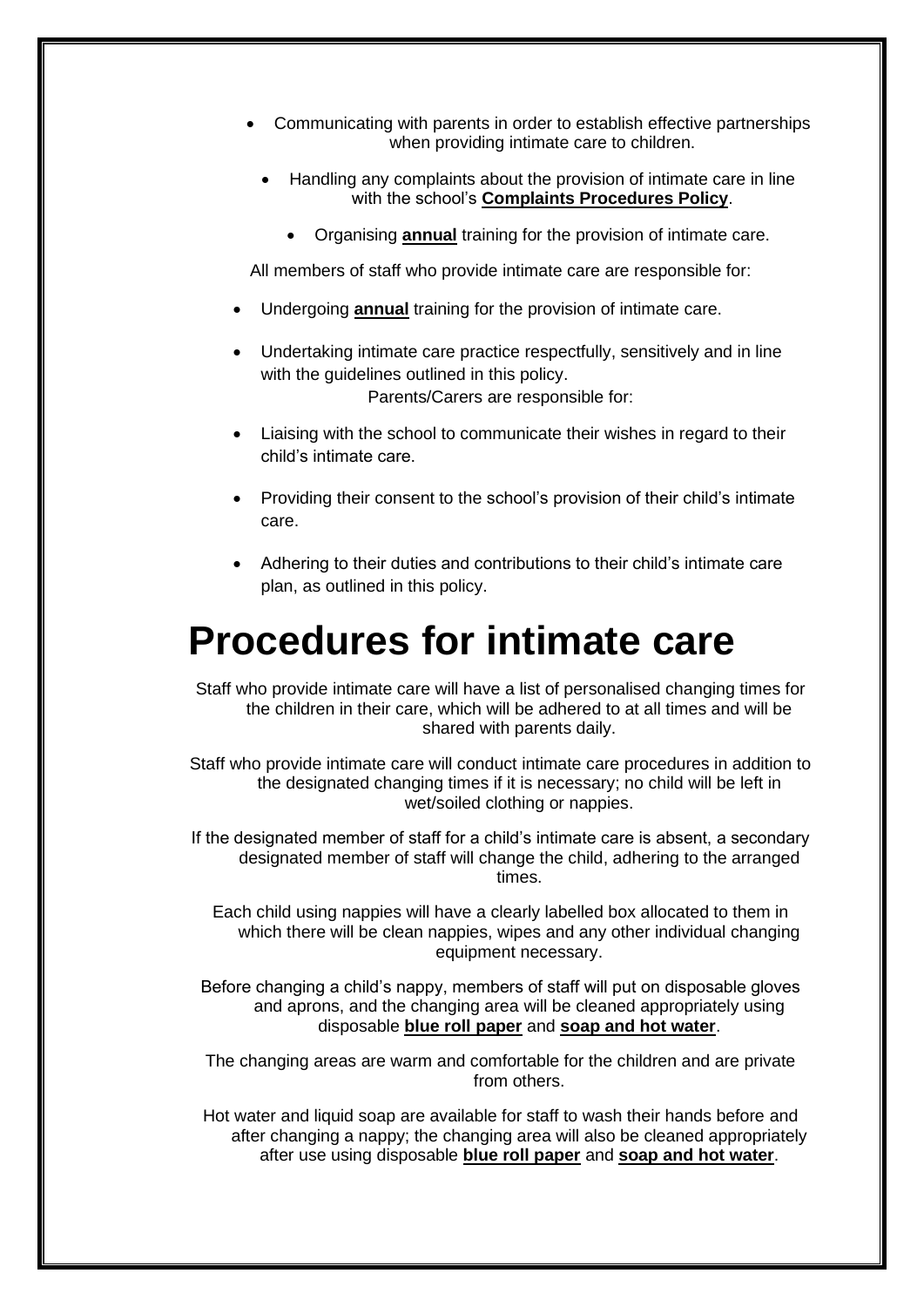The changing area has a **hot air dryer** and **paper towels** available for members of staff to dry their hands.

Any soiled clothing will be placed in a tied plastic bag in the child's personal box and will be returned to parents at the end of the school day.

Any used nappies will be placed in a tied plastic bag and disposed of in accordance with the school's **Hygiene Policy**.

Any bodily fluids that transfer onto the changing area will be cleaned appropriately in accordance with the **Bodily Fluid Hygiene Policy**.

If a pupil requires cream or other medicine, such as for a nappy rash, this will be provided in accordance with the **Administering Medication Policy**, and full parental consent will be gained prior to this.

Older children and those who are more able will be encouraged to use the toilet facilities and will be reminded at regular intervals to go to the toilet.

Members of staff will use the [Toilet Introduction Procedures,](#page-10-0) as outlined in the appendices of this policy, to get children used to using the toilet and encourage them to be as independent as possible.

<span id="page-5-0"></span>Children will be reminded and encouraged to wash their hands after using the toilet, following the correct procedures for using soap and drying their hands.

### **Parental engagement**

The school will liaise closely with parents/carers to establish individual intimate care programmes for each child which will set out the following:

- What care is required
- Number of staff needed to carry out the care
	- Any additional equipment needed
- The child's preferred means of communication, e.g. visual/verbal, and the terminology to be used for parts of the body and bodily functions
- The child's level of ability, i.e. what procedures of intimate care the child can do themselves
	- Any adjustments necessary in respect to cultural or religious views
	- The procedure for monitoring and reviewing the intimate care plan

The information concerning the child's intimate care plan will be stored confidentially in the **SENDco office**, and only the parents/carers and the designated member of staffs responsible for carrying out the child's intimate care will have access to the information.

The parents/carers of the child are required to sign the [Intimate Care Parental](#page-8-0)  [Consent Form](#page-8-0) to provide their agreement to the plan; no intimate care will be carried out without prior parental consent.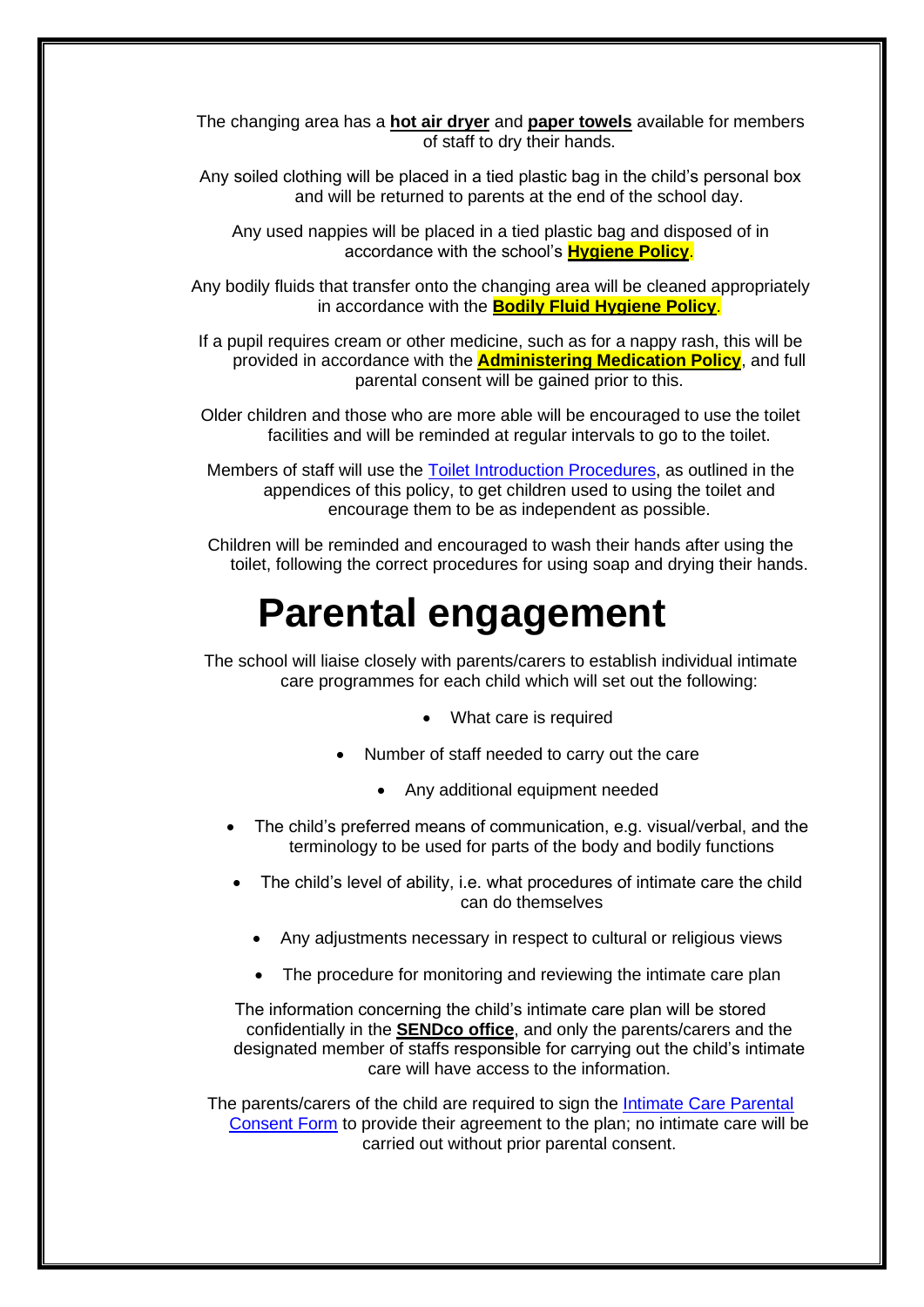In respect of the above, if no parental consent has been given and the child does not have an intimate care plan, but the child requires intimate care, parents will be contacted by phone in order to gain consent.

Any changes that may need to be made to a child's intimate care plan will be discussed with the parents to gain consent and will then be recorded in the written intimate care plan.

Parents/Carers will be asked to supply the following items for their child's individual storage box:

- Spare nappies
- Wipes, creams, nappy sacks, etc.
	- Spare clothing
	- Spare underwear

# **Safeguarding procedures**

<span id="page-6-0"></span>The school adopts rigorous safeguarding procedures in accordance with the **Child Protection and Safeguarding Policy** and will apply these requirements to the intimate care procedures.

Intimate care is classified as regulated activity; therefore, the school will ensure that all adults providing intimate care have undergone an enhanced DBS check (which includes barred list information) enabling them to work with children.

All members of staff will receive safeguarding training on an **annual** basis, and receive child protection and safeguarding updates as required, but at least annually.

All members of staff are instructed to report any concerns about the safety and welfare of children with regards to intimate care, including any unusual marks, bruises or injuries, to the **DSL** in accordance with the school's **Whistleblowing Policy**.

Any concerns about the correct safeguarding of children will be dealt with in accordance with the **Child Protection and Safeguarding Policy** and the **Allegations of Abuse Against Staff Policy**.

## **Monitoring and review**

<span id="page-6-1"></span>This policy will be reviewed **annually** by the **headteacher** and **DSL**, who will make any changes necessary and communicate these to all members of staff.

The next scheduled review date is **November 2022**.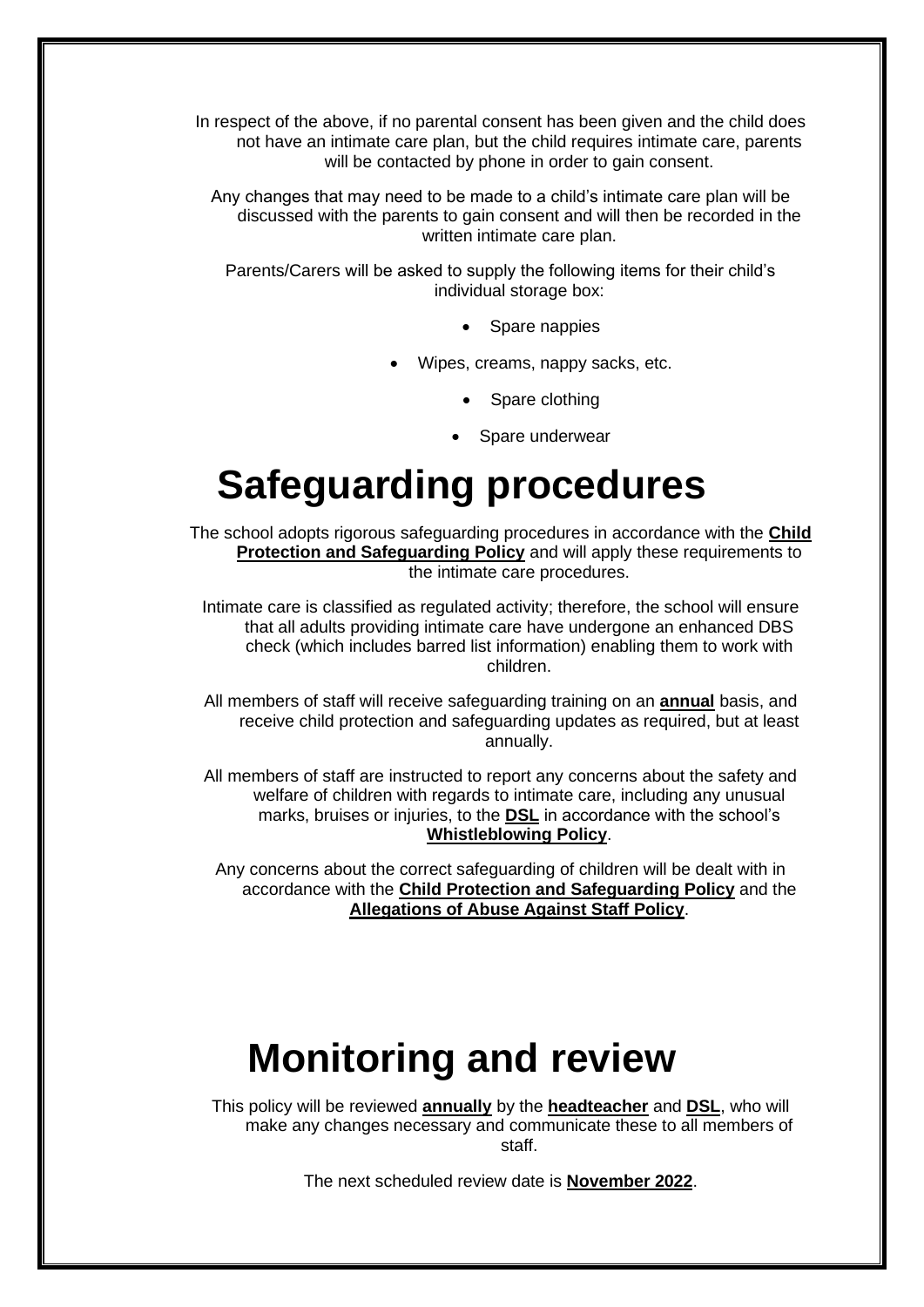All members of staff are required to familiarise themselves with this policy as part of their induction programme.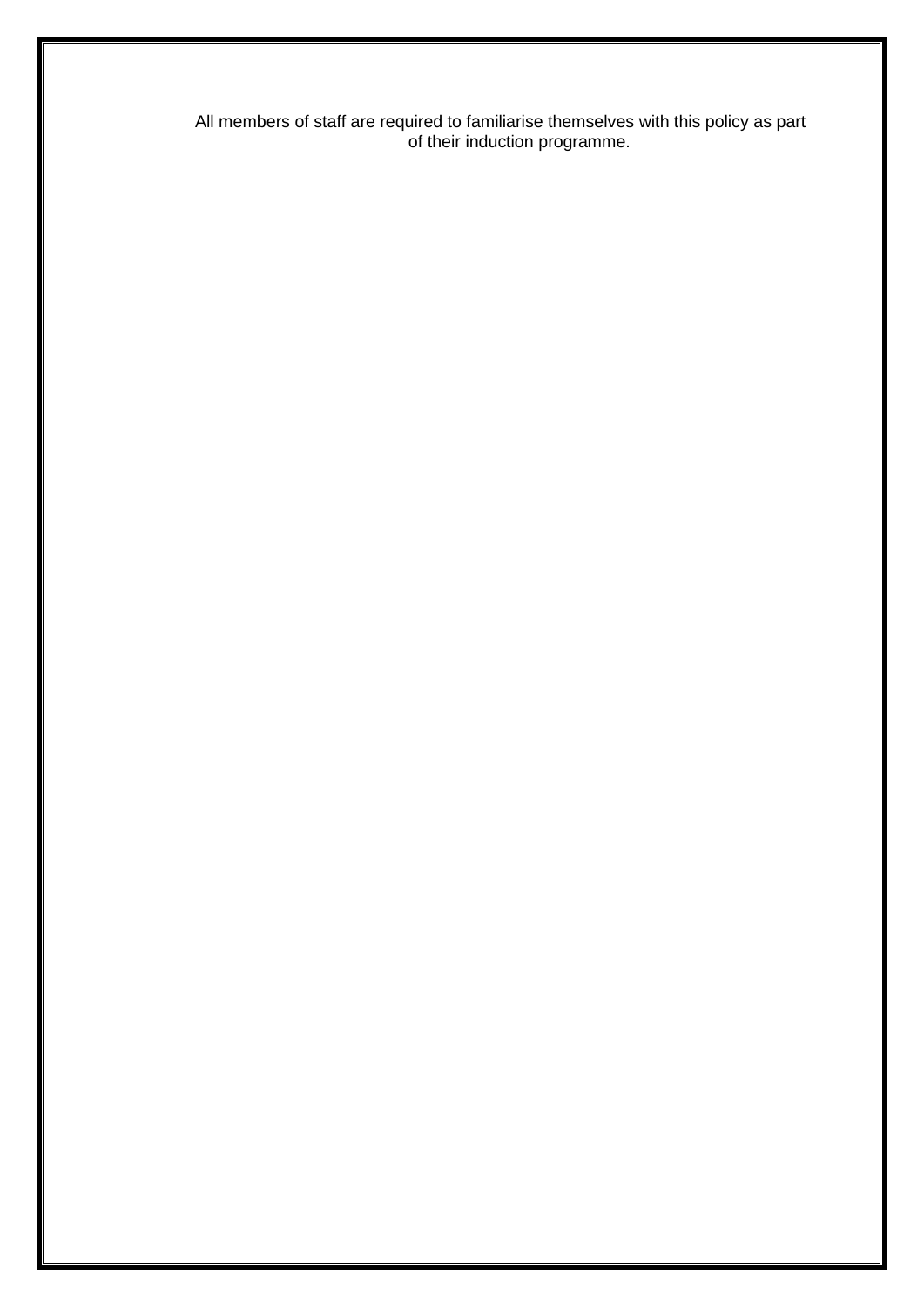# <span id="page-8-0"></span>**Intimate Care Parental Consent Form**

This form is to be completed by the **EYFS lead** and signed by parents.

| Name of child:         | Date of birth: |  |
|------------------------|----------------|--|
| Name of class teacher: | <b>Class:</b>  |  |

**Care requirements, including frequency:**

The table below outlines the member of staff responsible for carrying out your child's intimate care programme, as well as the member of staff responsible in their absence:

| Name of staff member:                                          |  |
|----------------------------------------------------------------|--|
| Name of staff member (in the<br>above staff member's absence): |  |

**Where will the intimate care be carried out?**

**What equipment/resources will be required?**

**What infection control procedures are in place?**

**What disposal procedures are in place?**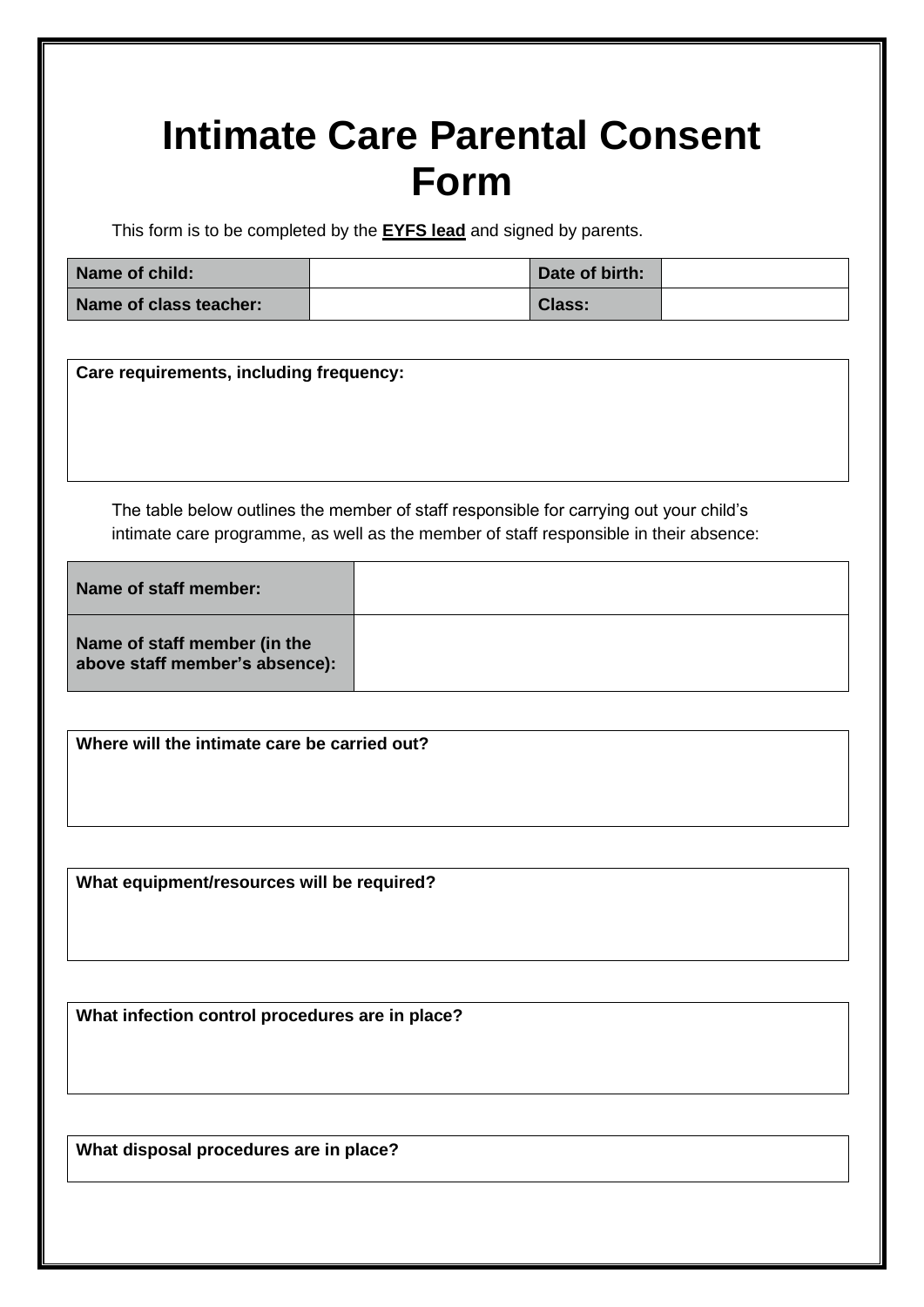**What actions will be taken if any concerns arise?**

**What do parents need to provide?**

**What are the reporting procedures for parents?**

I have read the **Early Years Intimate Care Policy** provided by **St John's CE Primary School** and I agree to the intimate care plan outlined above:

| <b>Signature of parent:</b> | Date: |  |
|-----------------------------|-------|--|
| Signature of EYFS lead:     | Date: |  |